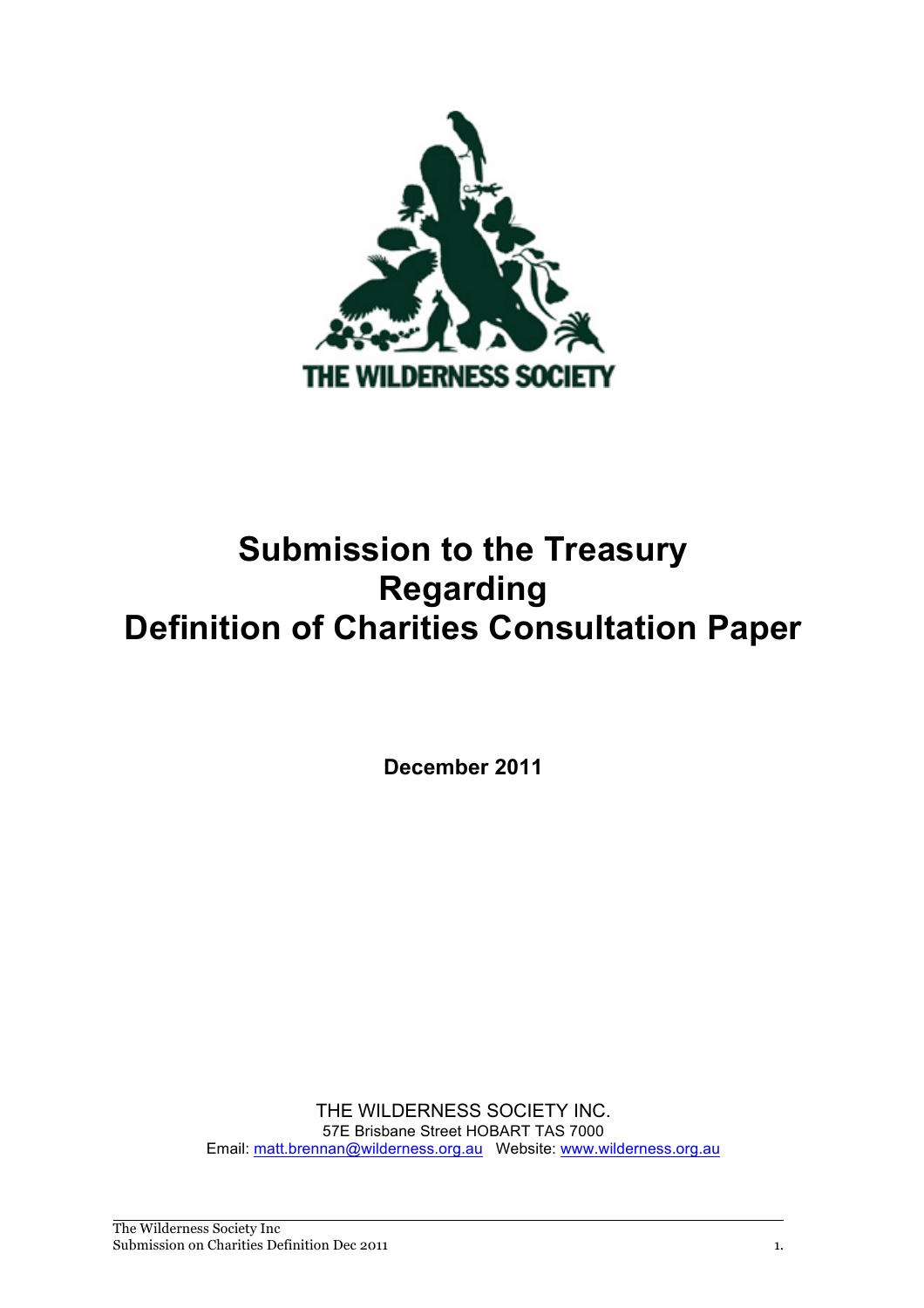#### **1 Table of Contents**

- **2 Findings an Recommendations 3**
- **3 Background 4**
- **4 TW ta an charit status 4**
- **5 Th Consultatio Pape o th Definitio o Charities 5**
- **6 Responses t Specifi Consultatio Questions 6**
	- **6.1 Consul Question domina purpos to replaced exclusivel charitable purpose: 6**
	- **6.2 Publi Benefi Balanc tes (Consultation Pape s2.1.3)6**
	- **6.3 Consul Question Publi Benefit 7**
	- **6.4 Consul Question Remova o presumption o publi benefit 7**
	- **6.5 Consultation Question 1 Activitie in furtheranc o charitabl purpose 8**
	- **6.6 Consultation 1 Advocacy 8**
	- **6.7 Consultation Question 13 9**
	- **6.8 Paragraph 11 – Elector Laws 10**
	- **6.9 Par 116 – Illegal activities 11**
	- **6.10 Consul 16 – lis of charitab purposes 11**
	- **6.11 Consultatio Questio 20 Transitiona issues 12**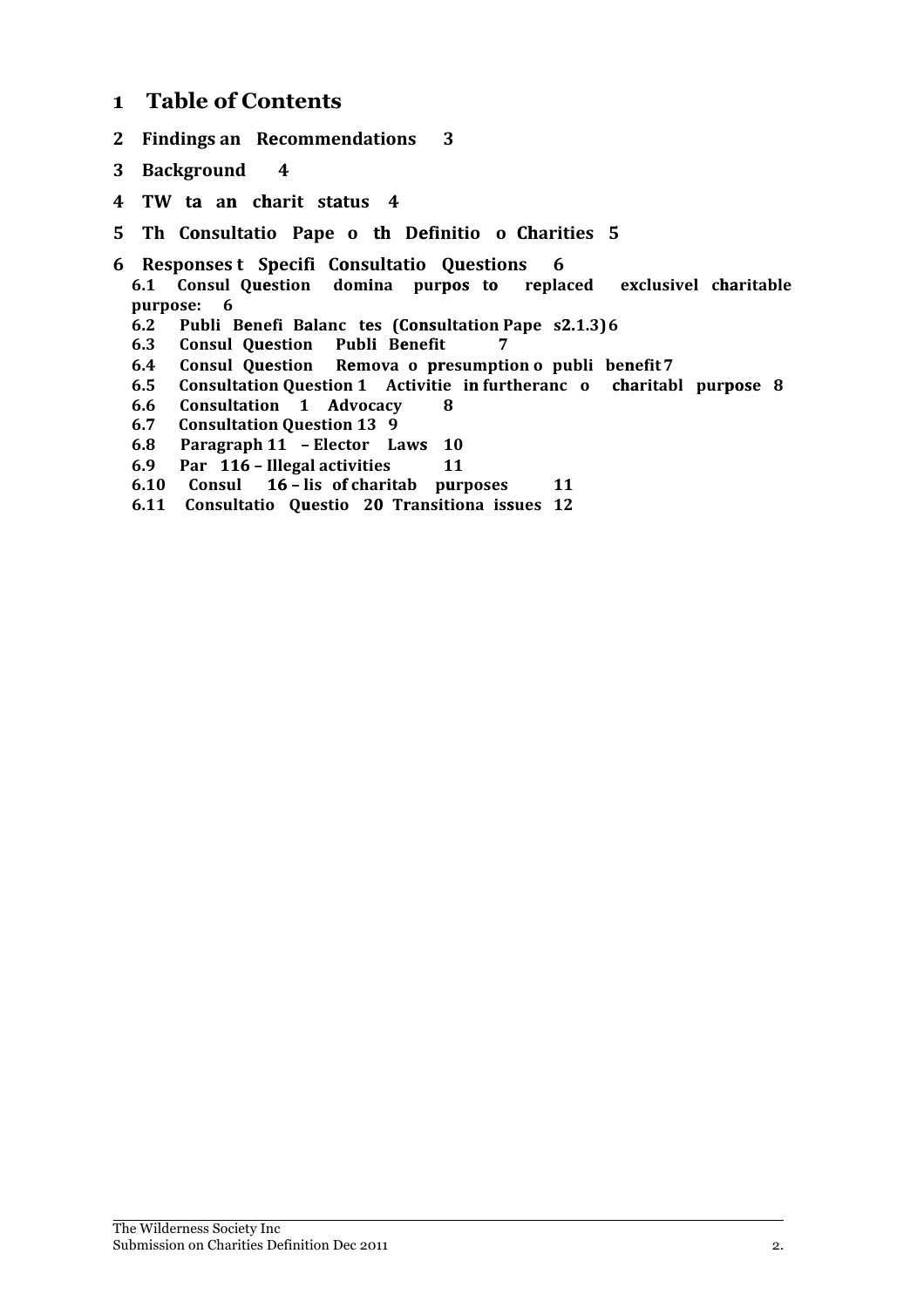# **2 Findings and Recommendations**

- 1. The Wilderness Society generally welcomes the opportunity to comment on the proposed statutory definition of charities, but is not convinced that the proposed definition provides greater clarity than the existing common law and tax rulings. At crucial points the proposed definition is inconsistent with and inferior to the current common law. The specific findings and recommendations of The Wilderness Society are as follows:
	- a. (definition of charities) so long as activities are legal and are pursuant to a charitable purpose (as opposed to evidencing an alternative purpose), then there should be no issue in relation to charity status. However, the Consultation Paper seeks to set out number of qualifications and disqualifying factors which we believe is wrong in principle and, rather than adding clarity or confirming current understandings of charitable status, the proposed definition will undermine current understandings and cause greater confusion
	- b. (Public Benefit Balance test (Consultation Paper s2.1.3)) The balance of harm and benefit is inherently a very political question, particularly in an environmental context. Either the detriment or harm provision should be removed, or the criteria needs to be spelled out.
	- c. (Consult Question 5: Public Benefit) It would be better to move protection of the natural environment up a level to be part of the core definition and meaning of a charity, rather than as part of a list of charitable purposes. Thus, clause 4(1)(b)(ii) of the 2003 Charities Bill would be "for the public benefit or for the protection of the natural environment".
	- d. (Consultation Q 12: Advocacy) if the purpose is charitable, then all legal activities should be available in pursuance of that purpose. Accordingly, the disqualifying purposes in the paragraph 8(2) of the 2003 Charities Bill could be retained as disqualifying purposes, with the exception of 8(2)(c) which should be removed as per the AidWatch decision. However, any reference to activities should be deleted as simply not relevant at the level of legislation.
	- e. (Consultation Q13) the issues in the Consultation Paper are complicated, as are the current and previous ATO rulings and various cases. This complexity is itself a barrier to advocacy for a charitable purpose. It would be much easier to allow any legal activity pursuant to a charitable purpose, or failing that, at least the clearer and more flexible and empowering position of TR 2011/4.
	- f. (Paragraph 113 Electoral Laws) If the intent of the charity test is simply to stop DGR or tax concession charities being used to conduct funds to political parties, this could be done with more direct tax regulation of such transfers. It should not distort the definition of a charity, particularly as advocacy and engagement with political parties is so core to the pursuit of modern charitable purposes
	- g. (Para 116 Illegal activities) the fear of crossing a very vague line of "support" may shut down or deter some legitimate charitable activities. Much better to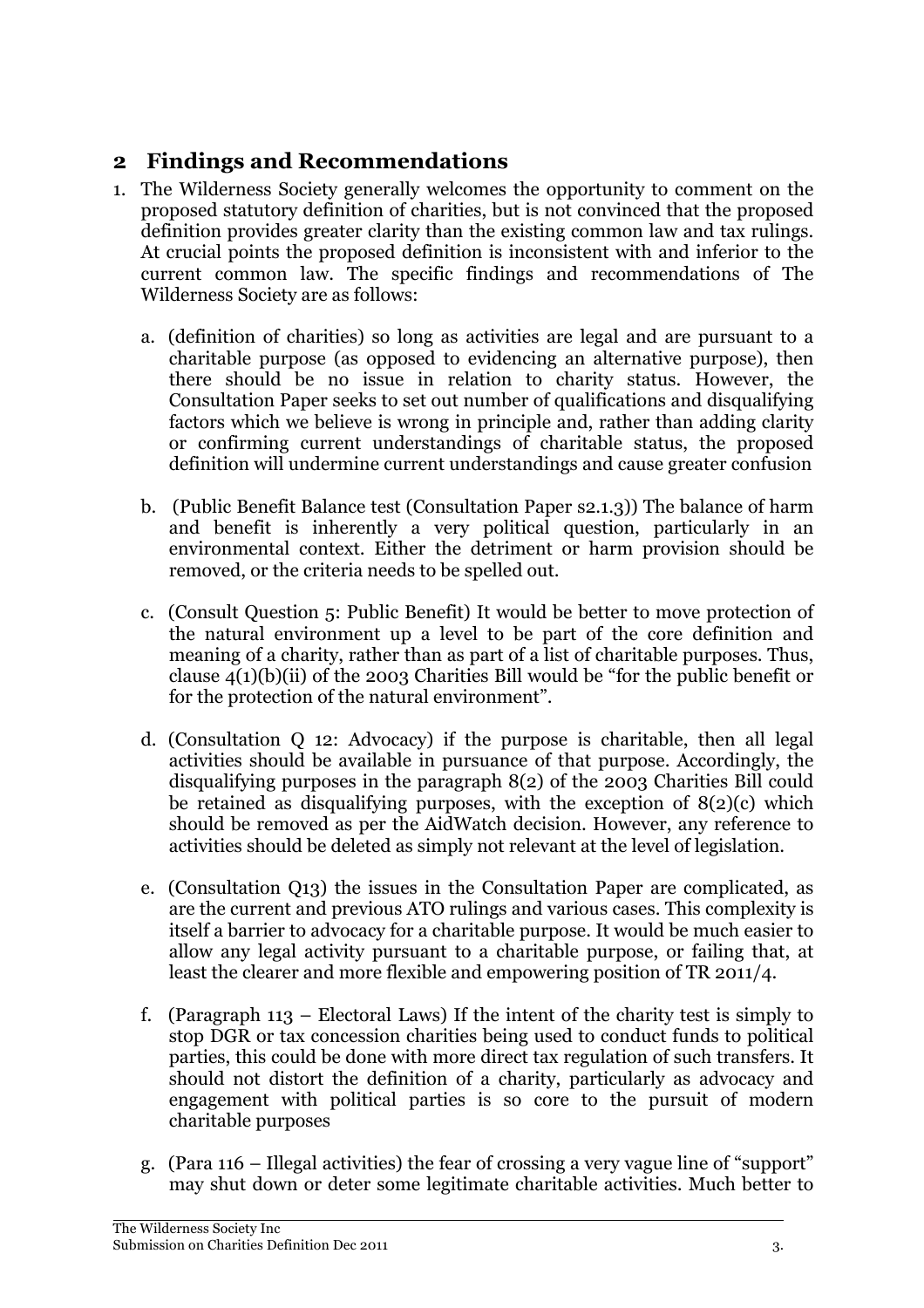have a clearer line that says simply that charities shall not conduct or engage in conduct constituting a serious offence, as per the 2003 Bill

- h. (Q 16 list of charitable purposes) The proposed list of charitable purposes includes "the advance of the natural environment" (para 125) We suggest that words like "protect, maintain, restore" would be more appropriate than "advance"
- i. (Q 16 list of charitable purposes) welcomes the inclusion of an explicit environmental head as a charitable purpose, but this should be extended to the protection or promotion of a sustainable urban environment.

# **3 Background**

- 2. The Wilderness Society Inc (TWS) is an independent, self-funded non-profit organisation that seeks to protect, promote and restore wilderness and natural processes for the ongoing evolution of life on earth. Established in 1976 to protect the Franklin River in Tasmania, TWS has since played an important role in many of Australia's most important and effective environment campaigns, including the protection of the Daintree, Shelburne Bay, Kakadu, Ningaloo Reef, Victorian and South Australian mallee wilderness and the forests of south eastern and south western Australia.
- 3. TWS is a national organisation with members, staff, fundraising and environmental activities in different locations around the country. TWS Inc works with and alongside independent Wilderness Society entities in the various states within a federated structure. We are one of Australia's largest environment advocacy organisations, and our activities include:
	- a. Informing the public of environmental issues including through a website, emails, magazines and other publications, and face to face communications;
	- b. Scientific research and funding of research on the environment;
	- c. Analysis of environment policy, and advocacy on issues such as climate change, forest management, marine national parks and wilderness protection; and
	- d. Engagement with corporations, governments and Indigenous organisations with an interest in or impact on high conservation value environments.

# **4 TWS tax and charity status**

- 4. As an environment organisation, The Wilderness Society Inc is a Tax Concession Charity. We are also listed on the Register of Environment Organisations and are therefore a tax-deductible gift recipient (DGR status).
- 5. In 2004 and 2005, TWS was subject to a concerted campaign by sections of the former government, the timber industry and others who disagree with our environmental advocacy. In the parliament, media commentary, press releases and think-tank reports, our opponents called for the removal of our charity and DGR status based on what they (mis)characterised as political activity. Much of this attack was derived from outdated, irrelevant or simply factually incorrect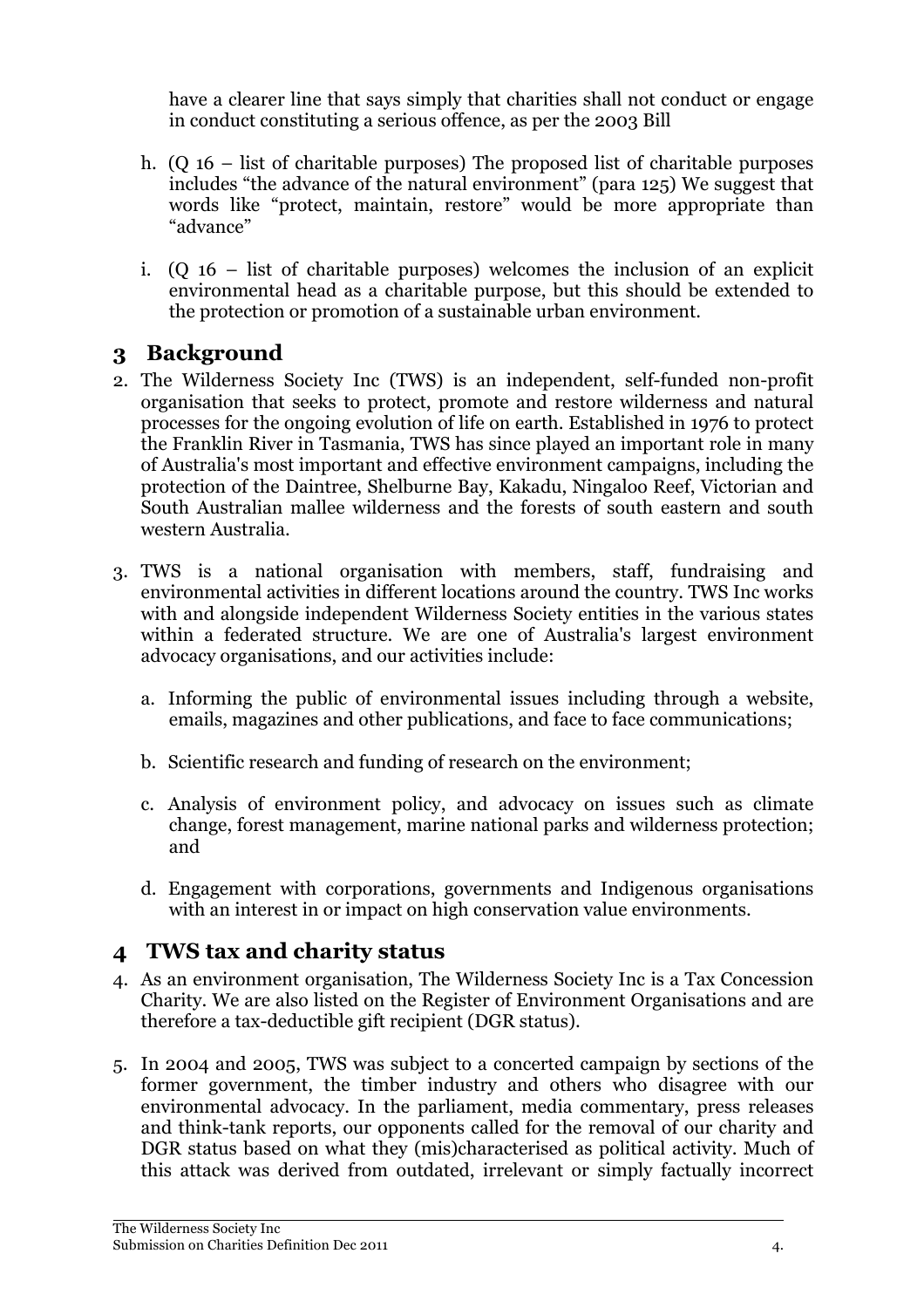material or understandings of tax law, yet it continued after the Australian Tax Office had released its tax ruling (TR 2005/21) and had investigated and confirmed our entitlement to Tax Concession Charity status.

- 6. As a result of this political attack, in the period 2004-2006, the ATO conducted audits of The Wilderness Society Inc, and of The Wilderness Society Qld and SA. In each case, the ATO found that The Wilderness Society entity concerned was entitled to Tax Concession Charity Status. TWS was happy to cooperate with the ATO in its audits and we make no criticism of the ATO officers who handled the investigation, but the whole exercise was time-consuming and wasteful where it was always clear that our activities were directed to our environmental purpose.
- 7. Given this background, The Wilderness Society has a particular interest in the interpretation of charitable status. When the ATO's ruling TR 2005/21 was being developed, TWS made a major submission. We made further submissions to the Senate Inquiry into NFP disclosure regimes, and in relation to the ATO TR 2011/D2 which has become TR 2011/4. In making this submission, we draw on these earlier submissions, the case law which evolved during that time, and our experience as a leading environmental non-government organisation.

# **5 The Consultation Paper on the Definition of Charities**

- 8. The Consultation Paper was difficult to read and at times unclear for two reasons. Firstly, the paper and many proposals were built around proposed changes to the definitions in the (abandoned) 2003 Charities Bill, though not all the 2003 documentation was easy to find. Secondly, given this is a pre-draft consultation, many important questions of detail are not clear and would only be clear when we see the draft legislation. However, TWS has gone back and reviewed that 2003 Bill and the Explanatory Memorandum and considered the issues raised in the Consultation Paper.
- 9. In our reading, the Consultation Paper sets out a basic framework where a charity must have a charitable purpose, and that is demonstrated by constituting documents as well as the activities of an organisation. The list of charitable purposes is set out in the paper and all activities must be pursuant to that charitable purpose (ie. other purposes are not permitted). Commercial operations can be charitable and receive tax concessions as long as they are pursuant to the charitable purpose, although unrelated commercial activities would (under separate Treasury proposals) be taxed in an ordinary non-concessional manner.
- 10. At this level, the framework appears broadly consistent with TR 2011/4 and the common law. TWS supports this broad framework, but believes that the proposed statutory definition does not follow that framework to its logical conclusion or reflect the current state of the law. The High Court in Aid Watch states:

 "*It is also settled law that whether a particular corporate body is a charitable institution depends on the central or essential object of the institution as determined by reference to its constitution and activities ... If the main purpose of such a body is charitable, it does not lose its charitable character simply because some of its incidental or concomitant and ancillary objects are non-charitable*."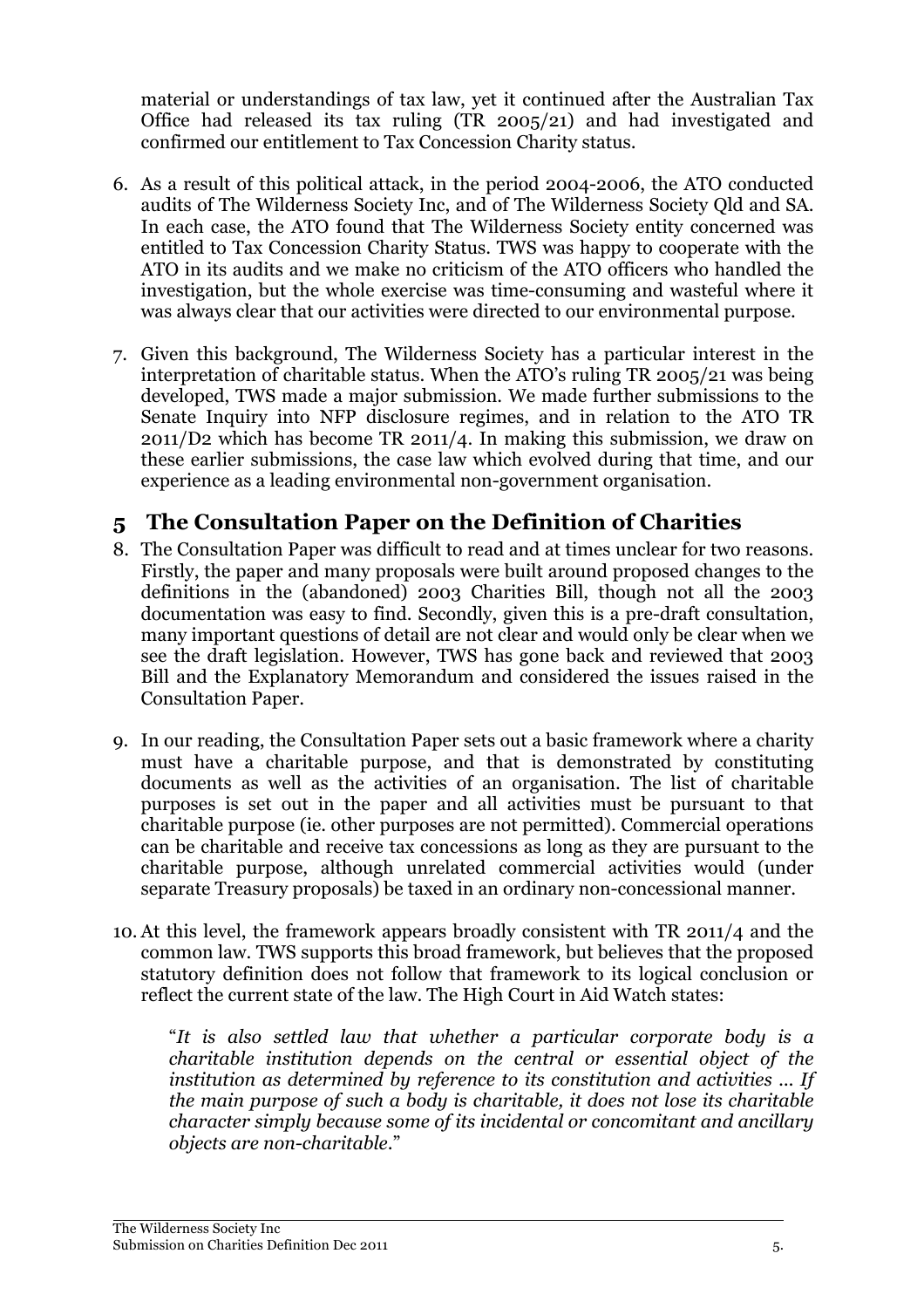11. Following this logic, in our submission on TR 2011/D2, we argued that the position should be:

 *charitable purpose just as governments and businesses do. Businesses are not accountable to the ATO for what brand of machinery they invest in to for what strategies they implement to achieve their recognised charitable that charities have all legal activities at their disposal to achieve their achieve their production and charities should not be challenged by the ATO purpose.* 

- 12. The TWS position is that, so long as activities are legal and are pursuant to a charitable purpose (as opposed to evidencing an alternative purpose), then there should be no issue in relation to charity status. However, the Consultation Paper seeks to set out number of qualifications and disqualifying factors which we believe is wrong in principle and, rather than adding clarity or confirming current understandings of charitable status, the proposed definition will undermine current understandings and cause greater confusion.
- 13. TWS believes that, as a result of the series of court cases over the past 6 years and the articulation of the ATO position in TR 2011/4, there is greater clarity and a better definition now than there has previously been. In fact, and particularly in light of the issues raised by the attempt to codify the common law definition (discussed below), we question whether a statutory definition is now needed. This is not to impugn motives or process involved in the current attempt to codify the definition, nor to impugn or oppose other parts of the NFP regulation reform process which clearly have merit. It is simply to say that it is not clear why a statutory definition is needed or how it will add clarity (in fact, the opposite appears to be the case).
- 14. Further, and alternatively, if after public consultation the determination is still to proceed with a statutory definition, it should be at least as good as the current common law definition. For the reasons put forward in relation to the specific consultation questions, TWS does not believe this is the case.

# **6 Responses to Specific Consultation Questions**

#### *6.1 Consult Question 1: dominant purpose to be replaced by exclusively charitable purpose:*

 15. In our submission on TR 2011/D2, TWS criticised the ATO for confusing purpose and activities. Provided that it is clear, as per the framework set out above, that what is at issue is the actual purpose of the organisation (as evidenced by constitutional purposes and activities), we see little difference in the formulations as they relate to organisations like TWS whose purpose (both dominant and exclusive) is the protection of the environment.

### *6.2 Public Benefit Balance test (Consultation Paper s2.1.3)*

 16. The Consultation Paper does not ask a direct question about the proposal at paragraph 60 arising out of the 2010 Senate Inquiry that public benefit must be balanced against any detriment or harm, yet it is a complex issue which raises a number of concerns. While balancing benefit against harm is probably intended to be applied to the immediate activities of a charity (eg. the religious cult harming its members as per paragraph 90 of the Consultation Paper), the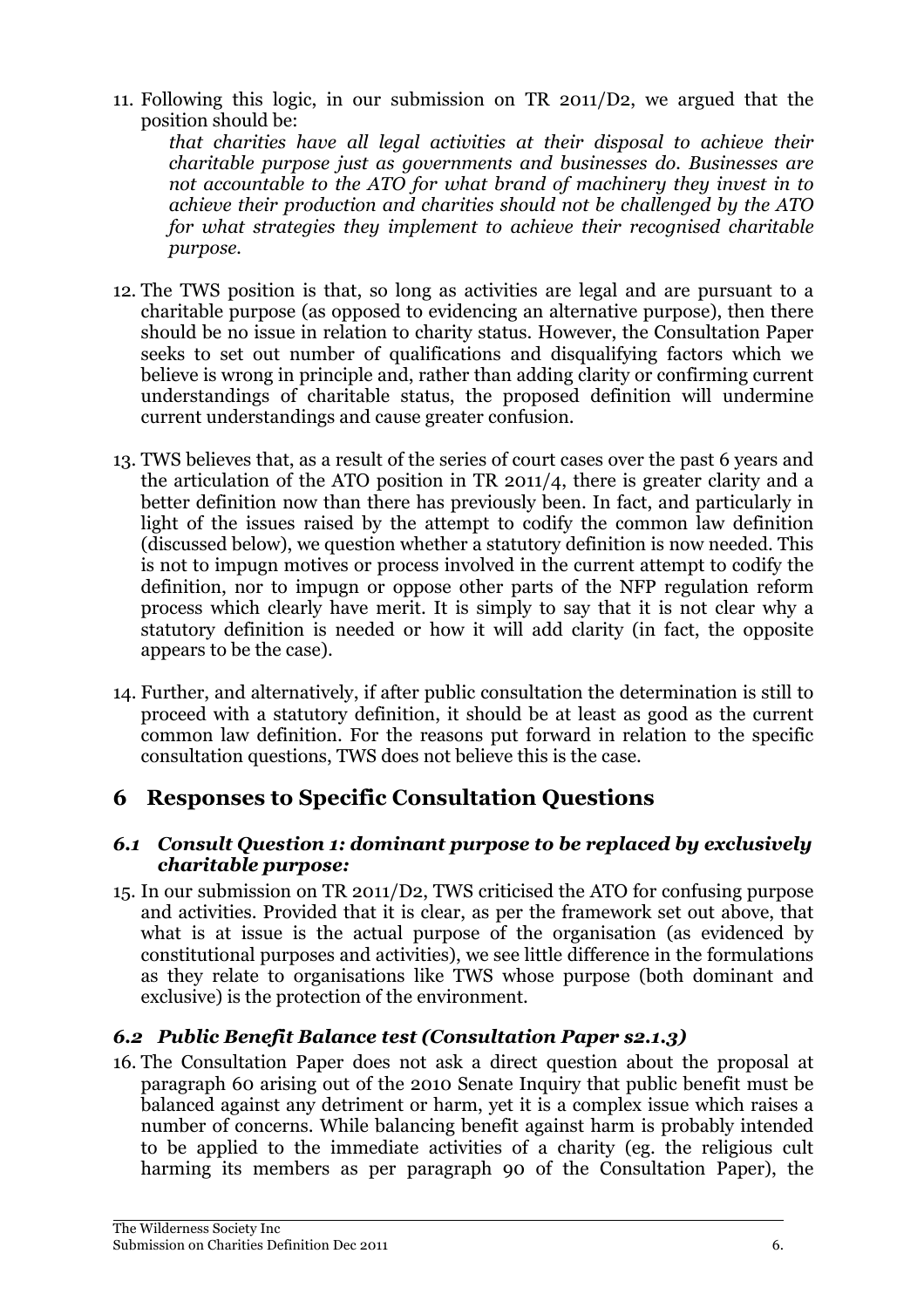framing of the statement is open-ended and could be used to attack genuine charities.

- charities.<br>17. The balance of harm and benefit is inherently a very political question, particularly in an environmental context. For example, action to protect a particular species of plant or animal is an obvious charitable activity pursuant to a purpose of protecting the natural environment. However, if protection of that species requires closing, moving or otherwise adversely impacting on an industry or activity which employs people and contributes to economic growth, is this detriment to the economy and community taken into account when considering the public benefit in relation to charitable status? Such balancing is an appropriate thing for government to do in various decisions (eg. land use), but it is not an appropriate consideration in relation to an NGO's charitable purpose.
- 18. Presumably the Australian Charities and Not-for-Profit Commission (ACNC) will decide such balancing questions, but we are reluctant to support any such proposal without a fuller explanation as to what basis or by what criteria such detriment or harm is to be assessed. Either the detriment or harm provision should be removed (it was not part of the 2003 proposal), or the criteria needs to be spelled out – and hopefully at least rule out grander political arguments.

## *6.3 Consult Question 5: Public Benefit*

- 19. We note at paragraph 74 that the Consultation Paper outlines that "benefit" could be broader than simple material utility. This is important in relation to environmental protection where there may be no immediate, material benefit for the public, but there is a deeper philosophical issue. The requirement that a charity be "for the public benefit", when put in relation to protection of the natural environment, is an anthropocentric approach which is undermining of the very purpose (protection of the environment) it sees as a benefit. It suggests that protection of the environment is only charitable when it provides a benefit to the public. This is narrow and out-of-date thinking. The protection of the natural environment is, and should be seen as, important, necessary and beneficial for its own sake – that is, for the sake of the thousands of other species with whom we share the planet.
- 20.In practice, assuming (as per paragraph 124 of the Consultation Paper) that protection of the natural environment is to be viewed as a charitable purpose, then there will be an in-built assumption that it is of public benefit. Environment groups like TWS would then have no difficulty with showing their purpose to be of benefit to the public – as per current practice. However, while it is true that protection of the natural environment does also benefit the public – ie. the human community, the formulation remains anthropocentric and flawed. It would be better to move protection of the natural environment up a level to be part of the core definition and meaning of a charity, rather than as part of a list of charitable purposes. Thus, clause  $4(1)(b)(ii)$  of the 2003 Charities Bill would be "for the public benefit or for the protection of the natural environment".

# *6.4 Consult Question 7: Removal of presumption of public benefit*

 21. If the recommendation above to extend the core definition and test of a charity was accepted, any issues around the removal of the presumption of public benefit would be different or potentially irrelevant. However, if the framework of the Consultation Paper is maintained there should be no problems for environment groups like TWS with the proposal to reverse the onus of proof of public benefit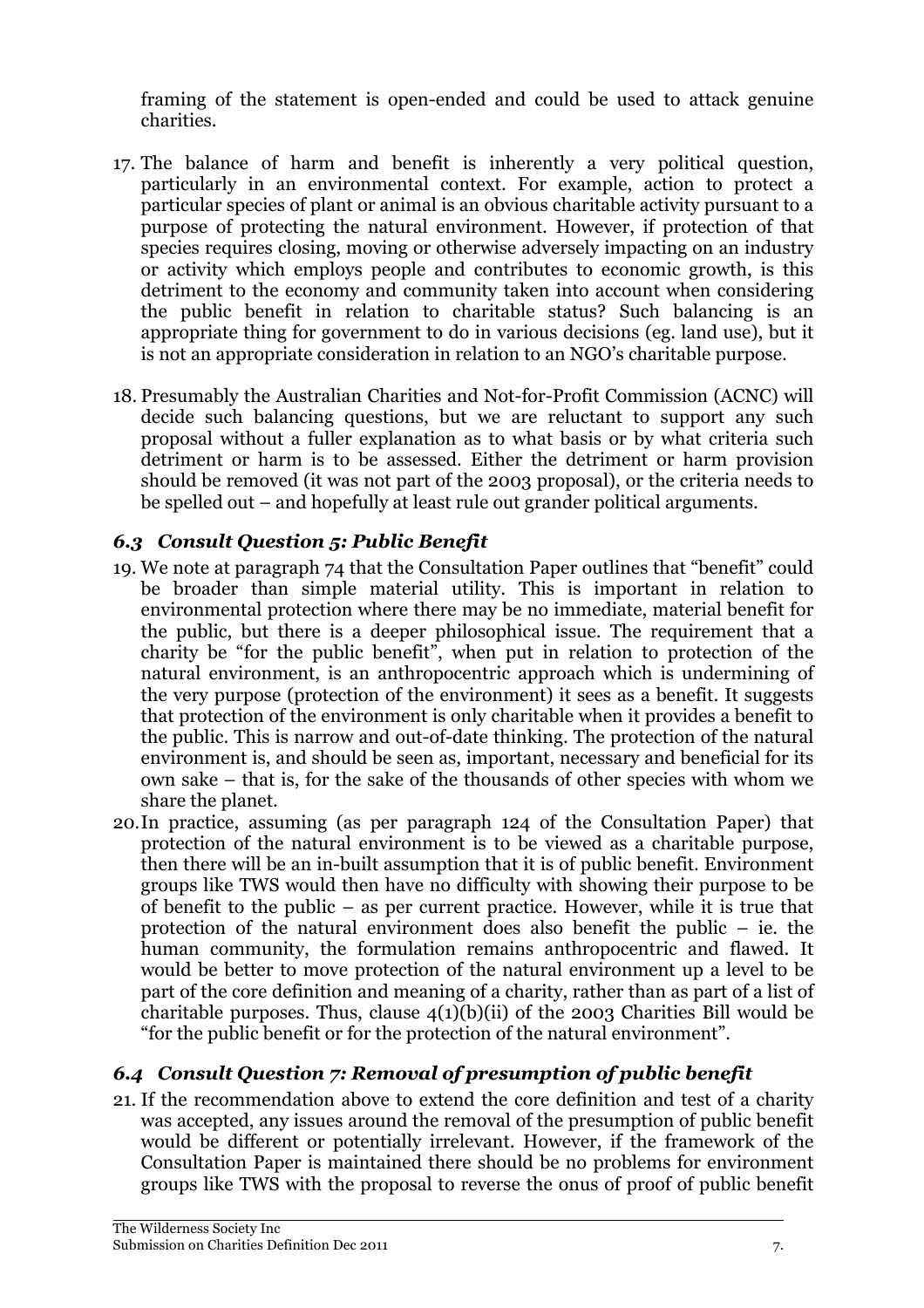under the first three existing/old Elizabethan heads. Given that protection of the environment sat under the generic fourth Elizabethan head of "other benefit to the public", the proposed change does not change the position for environment groups. Further, as long as the process of proof is not bureaucratically onerous, it should not be difficult for any genuine charities to prove public benefit and we welcome this consistency of treatment across all charities.

#### *6.5 Consultation Question 10: Activities in furtherance of a charitable purpose*

 22.As per our overall framework outlined above, we support the formulation in the Consultation Paper. As a matter of good practice, as well as tax law, charities should not engage in activities which are not pursuant to their purpose. However, if this is accepted, then it ought to be the case that the reverse is also the case and that any legal activity done in furtherance of the charitable purpose should be allowed and not endanger an organisation's charitable status. Unfortunately, as we will outline below in relation to advocacy, we believe that this is not what is proposed.

## *6.6 Consultation Q 12: Advocacy*

- 23. As per our general statements above, the notion of a "disqualifying purpose" contained in the 2003 Charities Bill and the Consultation Paper is deeply problematic. If it is the case that all activity is done pursuant to a charitable purpose, why then single out particular activities as disqualifying. This is simply the government telling a charity how to pursue their purpose – or stopping them from pursuing their charitable purpose in the way they judge best. As such, it is an unwelcome regulatory intervention and imposition on the prerogatives of a non-government organisation. It is also contrary to the High Court's finding in the AidWatch case that there is no general doctrine which excludes from charitable purposes "political objects".
- 24.It is a different matter if such 'disqualifying' activities are such that they evidence a non-charitable purpose such as getting elected to office, but that is a matter of factual inquiry – not of the framework of the Act. However, the whole discussion in the Consultation Paper is flawed in its attempt to avoid the confusion of the 2003 Charities Bill by replacing purposes with activities. Although we have argued elsewhere that political purposes may be charitable (because a plurality of competing organisations engaging in the governmental process is itself of public benefit as a fundamental democratic practice and democracy itself is an undoubted public benefit).1We stand by that contention, but at minimum, if we are going to talk about disqualifications, then the framework should be about purposes not activities and recognise (as per Aidwatch) that attempting to change the law or government policy may be a charitable purpose itself.
- 25. Again, if the purpose is charitable, then all legal activities should be available in pursuance of that purpose. Accordingly, the disqualifying purposes in the paragraph 8(2) of the 2003 Charities Bill could be retained as disqualifying purposes, with the exception of 8(2)(c) which should be removed as per the AidWatch decision. However, any reference to activities should be deleted as simply not relevant at the level of legislation.

 $\overline{a}$ 

 $\mathbf 1$ 1 *TWS Submission to the Senate Economics Committee Inquiry on NFP Disclosure, August 2008, Page 11.*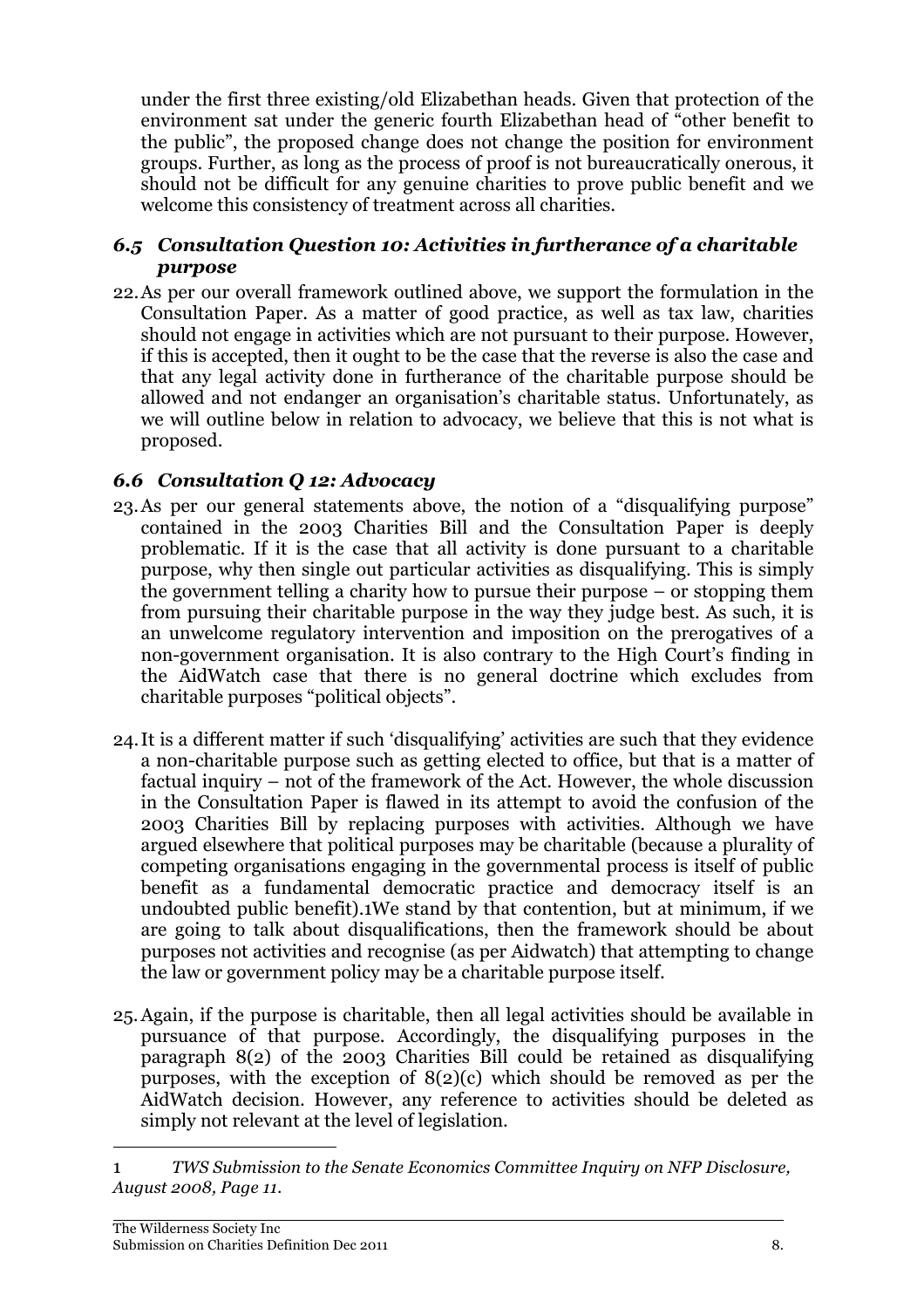26.We also suggest that, particularly in light of the High Court decision in the AidWatch case, the use of the term "cause" in paragraph 8(2)(a) of the 2003 Charities Bill is inappropriate and unnecessary. The reference to a "cause" should be deleted. It will not harm the intent or application of the rest of the clause.

## *6.7 Consultation Question 13*

- 27. The treatment of advocacy relating to political parties in the Consultation Paper is particularly flawed. Advocacy is an important tool for many environment groups in pursuing their environmental (ie. charitable) purpose. It is clearly appropriate and necessary where the protection of the environment requires governmental regulation and on-ground activities to protect the environment. Environmental protection can be quickly undermined or overwhelmed by inadequate regulation of other activities (e.g. planting trees to revegetate a habitat corridor is pointless if an industrial operation or development destroys the core habitat areas). In a modern society, such advocacy inevitably entails contact and relationships with political parties and candidates.
- 28.Unfortunately the Consultation Paper suggests a constraint on NGO advocacy around political parties and candidates that would unnecessarily limit environmental advocacy. It also goes against the general principle of the latest Tax Ruling and the idea that advocacy is acceptable if it is pursuant to the charitable purpose.
- 29.TR 2011/4 says, at paragraph 73, that

 *if the purpose of an organisation is otherwise charitable, its status will not be affected by non-charitable political activities that are simply a means of effecting its sole charitable purpose. These activities could include seeking to persuade members of the public to vote for or against particular candidates or parties in an election, or distributing material designed to underpin a party political campaign* 

- 30.This is directly contradicted by the proposal at para 112 114 of the Consultation Paper which says charities may not support political parties or candidates. The contradiction could cause confusion, and the approach in TR 2011/4 is preferred – again because otherwise it is the government telling environment groups how to best pursue their environment purpose.
- 31. TWS' experience is that previous (mis)understandings of a prohibition against supporting political parties or candidates severely constrained advocacy. Under TR 2005/21, an environmental organisation could assess the environmental policies of political parties, publicly state that one party was really good or bad for the environment, and implore people to vote for the environment but could not state the obvious conclusion. This created paranoia around how environmental groups could talk to or about political parties, time-wasting semantic tap-dancing which excluded from public debate many less experienced groups, and a general constraint on environmental debate at crucial times in the cycle of government. The message it sent was that when advocacy starts getting traction and politicians start paying attention, it becomes a tax problem!
- 32. At a day to day level, the lines around what "supporting" or "not-supporting" a candidate might mean are neither clear nor sensible. Is it that you can't invite one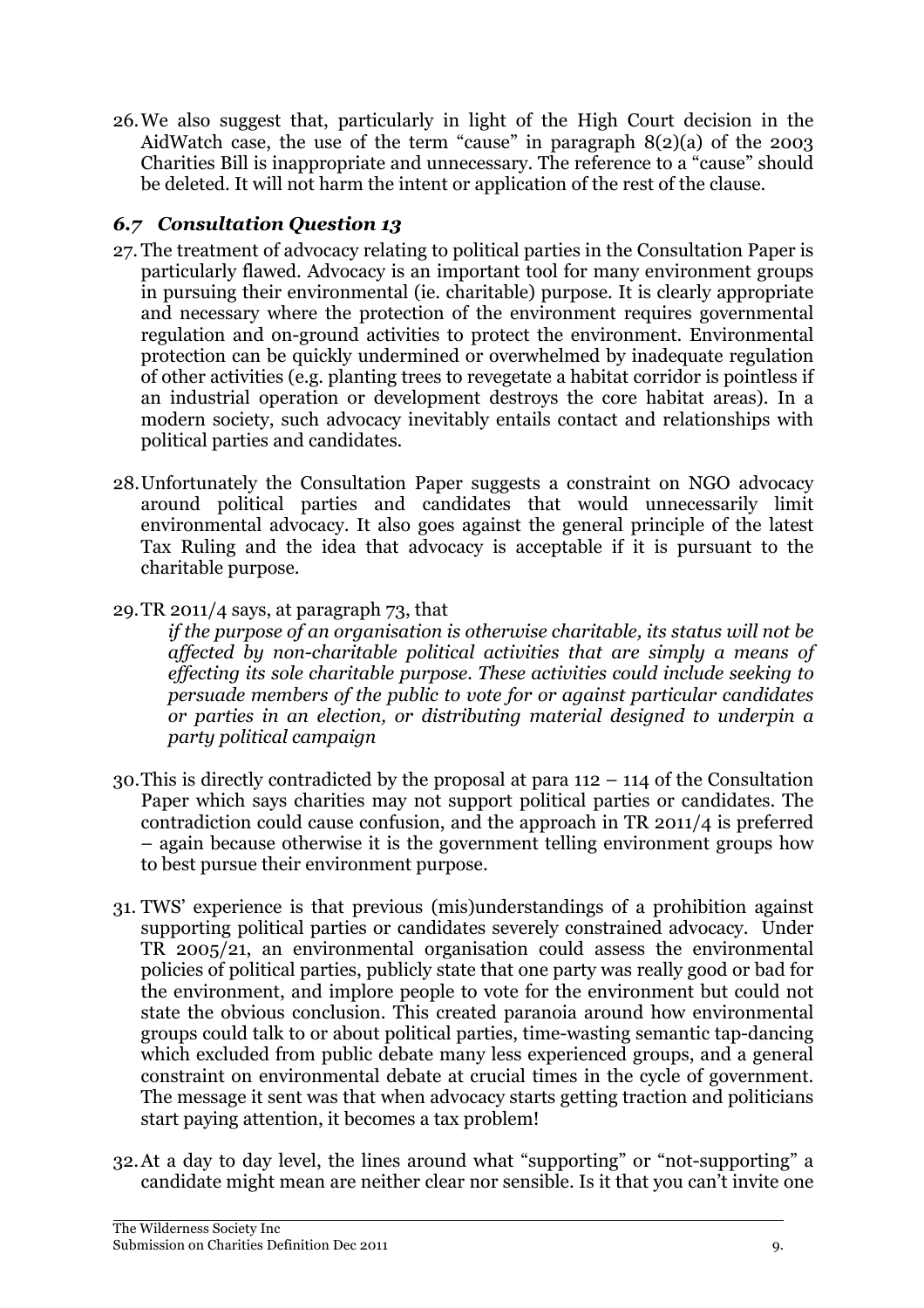of the highest profile advocates of your cause to speak at meetings etc – because you know they will tell others that they are working with you on an issue? And where one party or candidate was clearly opposed to environmental protection, and another was advocating what was required to advance the protection of the environment, is silence really the option for environmental protection? In these circumstances the prohibition on supporting candidates is a limitation on the achievement of a charitable purpose as well as a source of much stress, confusion and much time-wasting trying to navigate "non-partisan" positions. The formulation in the Consultation Paper not only unnecessarily limits advocacy, it does nothing to alleviate the confusion in day to day advocacy situations.

- 33. In putting our position, we recognise that this is not an opening for political groups to claim charitable status and that any advocacy on voting behaviour needs to be incidental to a sole charitable purpose. The Wilderness Society understands this to require that the goal and basis of any statement be environmental protection, and that any assessment of policy or performance of any political party be based on transparent, non-partisan environmental criteria. These are standards we hold ourselves to, and believe that in this framework, the ability of credible environment organisations to advocate a vote for a political party or candidate based on their environmental policies and performance is a legitimate and important part of charitable activity for the protection of the environment.
- 34.Finally, we point out that the issues in the Consultation Paper are complicated, as are the current and previous ATO rulings and various cases. This complexity is itself a barrier to advocacy for a charitable purpose. Unless the framework is simple, it is unlikely that legislation and tax rulings and advice will ever be specific enough to alleviate the fear and uncertainty around advocacy (and do we want NGOs to have to get advice from a tax lawyer every time they want to engage in the public debate where there is a party political dimension?). Overall, it would be much easier to allow any legal activity pursuant to a charitable purpose, or failing that, at least the clearer and more flexible and empowering position of TR  $2011/4.$

### *6.8 Paragraph 113 – Electoral Laws*

- 35. Paragraph 113 of the Consultation Paper is problematic at a different level. It asserts a conflict between charity and electoral laws, but gives no example of where there would be a breach of the Commonwealth Electoral Act or, if an organisation did breach the Act, what difference it would make if it were a charity or not. It is not at all clear how the fact of being a charity would make for a breach of the Act.
- 36.TWS has often made funding disclosures under the CEA, not least because of the all-encompassing definition of electoral activity in the CEA which means that much non-partisan charitable work would technically fit under the definition. Similarly, TWS has often authorised environmental publicity materials as required by the CEA because the issue in question (eg. climate change, protection of forests) was an issue in an election. We are not aware of any problem with our operations in this regard, or of any other clash between the CEA and charity laws.
- 37. If the intent of the charity test is simply to stop DGR or tax concession charities being used to conduct funds to political parties, this could be done with more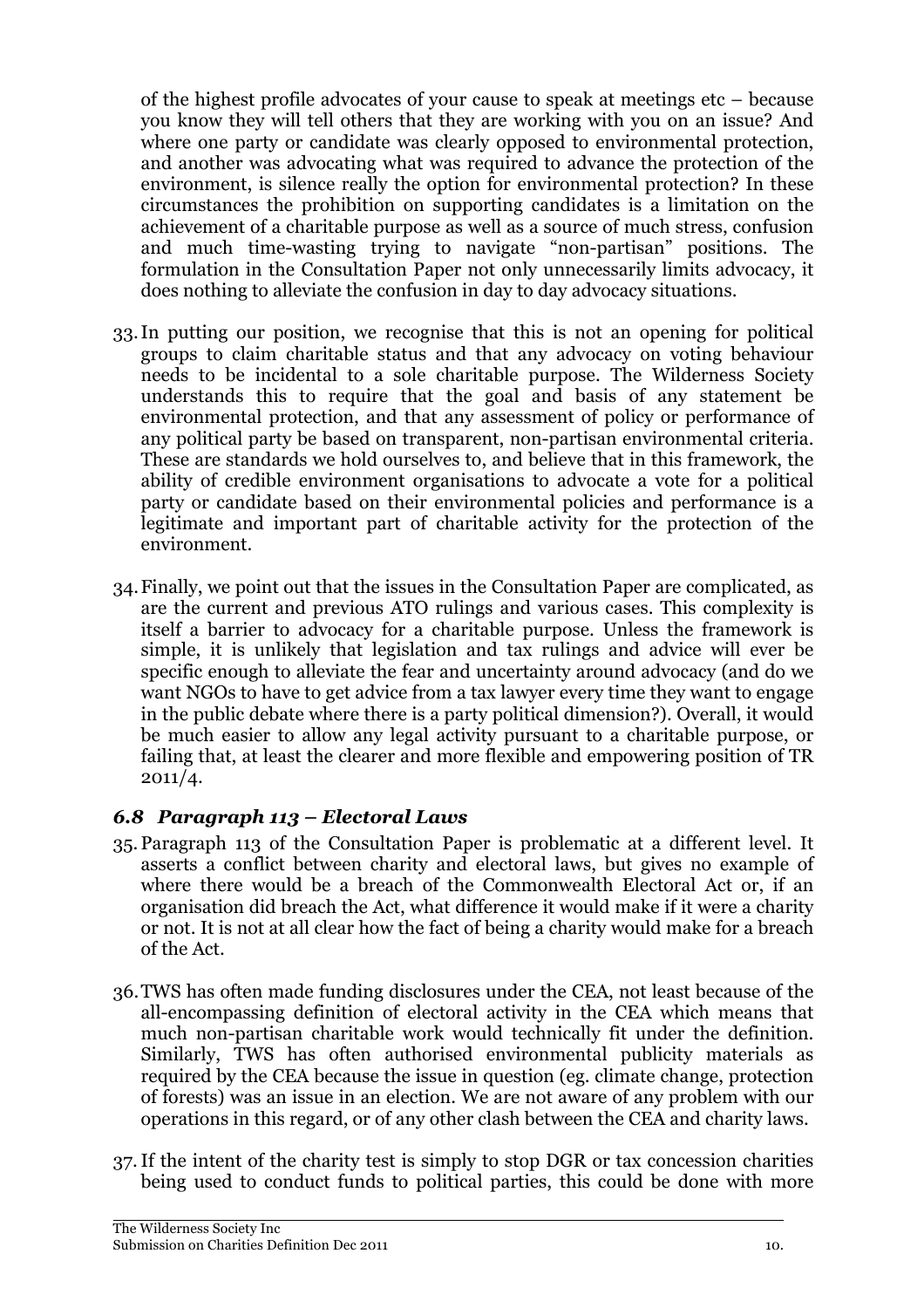direct tax regulation of such transfers. It should not distort the definition of a charity, particularly as advocacy and engagement with political parties is so core to the pursuit of modern charitable purposes.

## *6.9 Para 116 – Illegal activities*

- 38.The other activity considered in the Consultation Paper which would disqualify an NGO from being a charity is illegal activity. Clearly a charity can not have an illegal purpose, and tax benefits should not be extended to organisations engaging in serious illegal activities. However, there is a problem with some of the wording in the Consultation Paper. The 2003 Charity Bill definition (paragraph 4[e]) was about not engaging in a serious offence. The Consultation Paper picks up the Charities Bill wording at paragraph 115, but then at paragraph 116 refers to "supporting illegal activities" as a disqualifying activity. The two formulations are very different and would have consequences for advocacy. While a regulatory regime to penalise rather than deregister is probably welcome, there are still problems. It is not clear what "supporting illegal activities" might be – particularly given that the law of protest in Australia is completely unclear and there are few or no clear civil rights. If a group organised a protest involving some minor illegality (eg. banner drop, blocking footpath/traffic) and a charitable organisation made a statement in support of the protester's cause – would this be "supporting" that activity? (This was argued in the major civil case where TWS was sued by a logging company {Gunns v Marr & Ors}, but the case did not get to trial).
- trial). 39.Again, the fear of crossing a very vague line of "support" may shut down or deter some legitimate charitable activities. Much better to have a clearer line that says simply that charities shall not conduct or engage in conduct constituting a serious offence, as per the 2003 Bill.

### *6.10 Consult Q 16 – list of charitable purposes*

- 40.As noted above, TWS believes that protection of the natural environment should be elevated to a part of the core definition of charity, rather than being one of a list of charitable purposes. However, we make the following comments "in the alternative" in case this recommendation is not taken up and the framework of the Consultation Paper is maintained.
- 41. The Consultation Paper suggests adopting the list of charitable purposes from the 2003 Charities Bill and the Extension of Charitable Purposes Act 2004. The proposed list of charitable purposes includes "the advance of the natural environment" (para 125). This wording is an odd formulation. The 2003 Charities Bill carried a definition of "advancement" to include "protection, maintenance, support, research and improvement". It is not clear why the more ordinary usage could not be used in a statutory definition. We suggest that words like "protect, maintain, restore" would be more appropriate than "advance".
- 42.However, there is a more important issue around the scope of environmental purpose. As stated, the charitable purpose is limited to the natural environment. By referring specifically to natural environments, it excludes urban environments and urban environmental issues. There is another head charitable purpose as "the advancement of culture", which the Explanatory Memorandum to the 2003 Charities Bill notes this includes "the protection and preservation of national monuments, areas of national interest and national heritage sites and buildings".